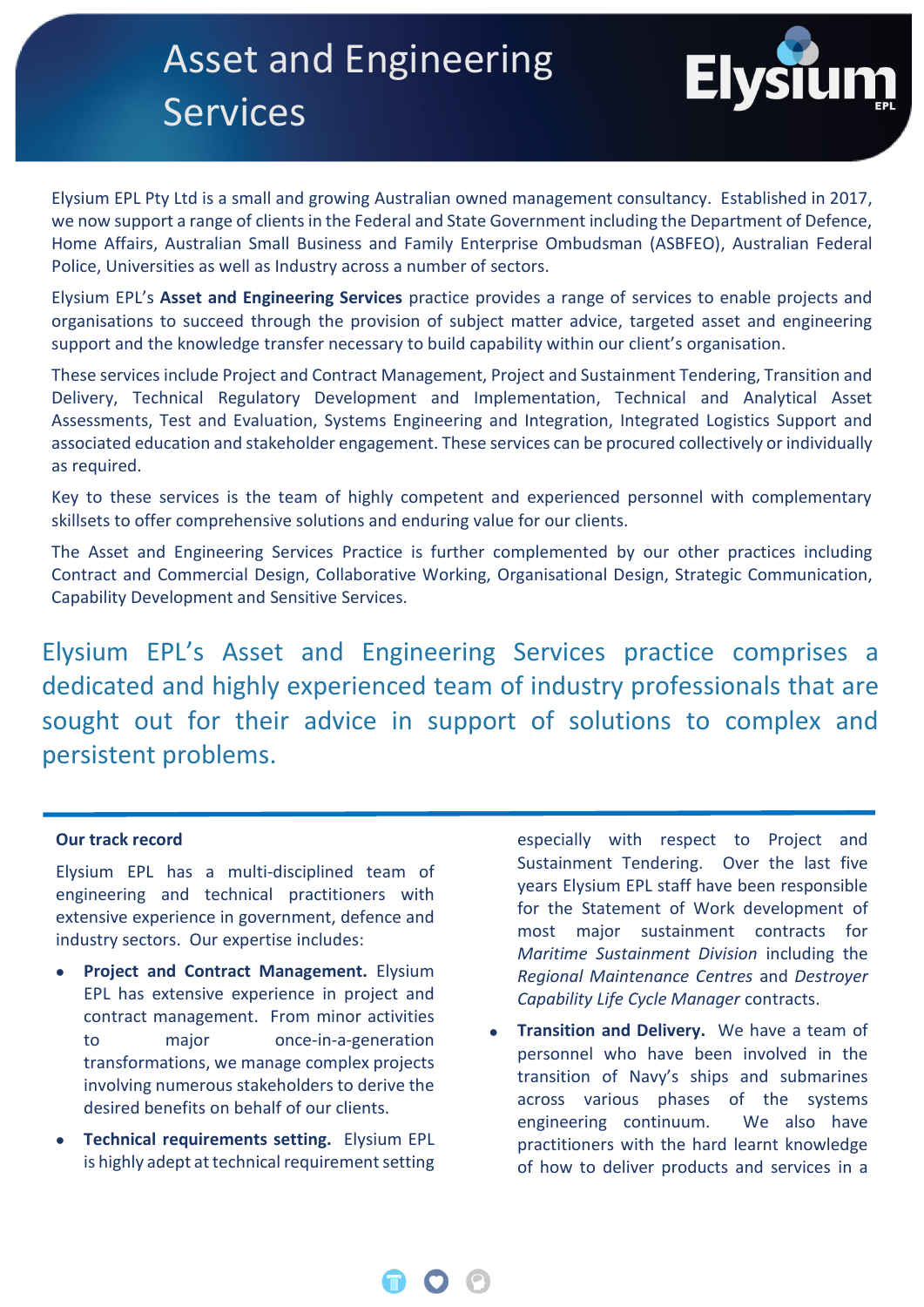# Asset and Engineering Services



pragmatic and systematic manner to verify and validate outputs to ensure they meet client needs.

- **Enterprise Design and Process Development.**  Elysium EPL staff are adept at the development of the processes and procedures necessary to support programs to establish and go on delivering successful outcomes. This currently includes the development of the *Future Maritime Sustainment Model* process set to support Maritime Sustainment Division major transformation under Plan Galileo.
- **Regulatory System Development and Implementation**. Several Elysium EPL staff were key contributors to the development and authoring of the *Defence Seaworthiness Management System* (DSwMS), the design of the regulatory operating model, facilitating implementation and establishment of the *Office of the Defence Seaworthiness Regulator*. This included work with Australia's *Future Submarine Program* to ensure practical regulatory applicability across all of Navy's maritime assets.
- **Regulatory Compliance**. Based on experience gained developing the *Defence Seaworthiness Regulations*, Elysium EPL staff have also been involved in the development of Navy's response to the regulations at both a whole of Navy level as well as at individual business elements where the Navy's obligations have been transferred to contractual requirements for contractors and their supply chain to meet.
- **Technical and Analytical Asset Assessments**. Elysium EPL regularly performs technical and asset assessments including those of the maritime sustainment infrastructure available in Australia and the surrounding region to

support Navy's ship and submarine maintenance demand out to 2050. This body of work was further expanded to understand the regional industrial base available in each region supporting Australia's fleet bases.

- **Test and Evaluation.** Members of the Elysium EPL team have significant experience in the conduct and management of test and evaluation activities across the product life cycle test phases including recent experience with Test and Evaluation in support of capability insertion into *Collins Class Submarines*. This includes long time experience with the *Navy's Operational Test and Evaluation* approach in support of the introduction into service of new capability.
- **Systems Engineering and Integration Services**. Our personnel are well versed and practiced in the delivery of complex systems utilising systems engineering approaches. Elysium EPL have also been responsible for the translation of systems engineering and integration best practice into contractual requirements for major defence capability enhancements.
- **Integrated Logistics Support**. Our staff hold qualifications and have deep experience in the application of logistics engineering and integrated logistics support disciplines having held roles in multiple acquisition projects in defence and commercial aviation industries.
- **Training and Education**. We help our clients to help themselves. We deliver enduring solutions that include education and training to ensure the outcomes we deliver are understood and enduring, and businesses are empowered to make further improvements themselves.

Approximately 15 staff members contribute to Elysium EPL's Asset and Engineering Services practice. These numbers can be further supported by utilising complementary skillsets from our other practices and by drawing on our network of affiliate organisations. This enables us to provide our clients with the most appropriate mix of skilled and experienced asset and engineering practitioners to solve their most complex problems.